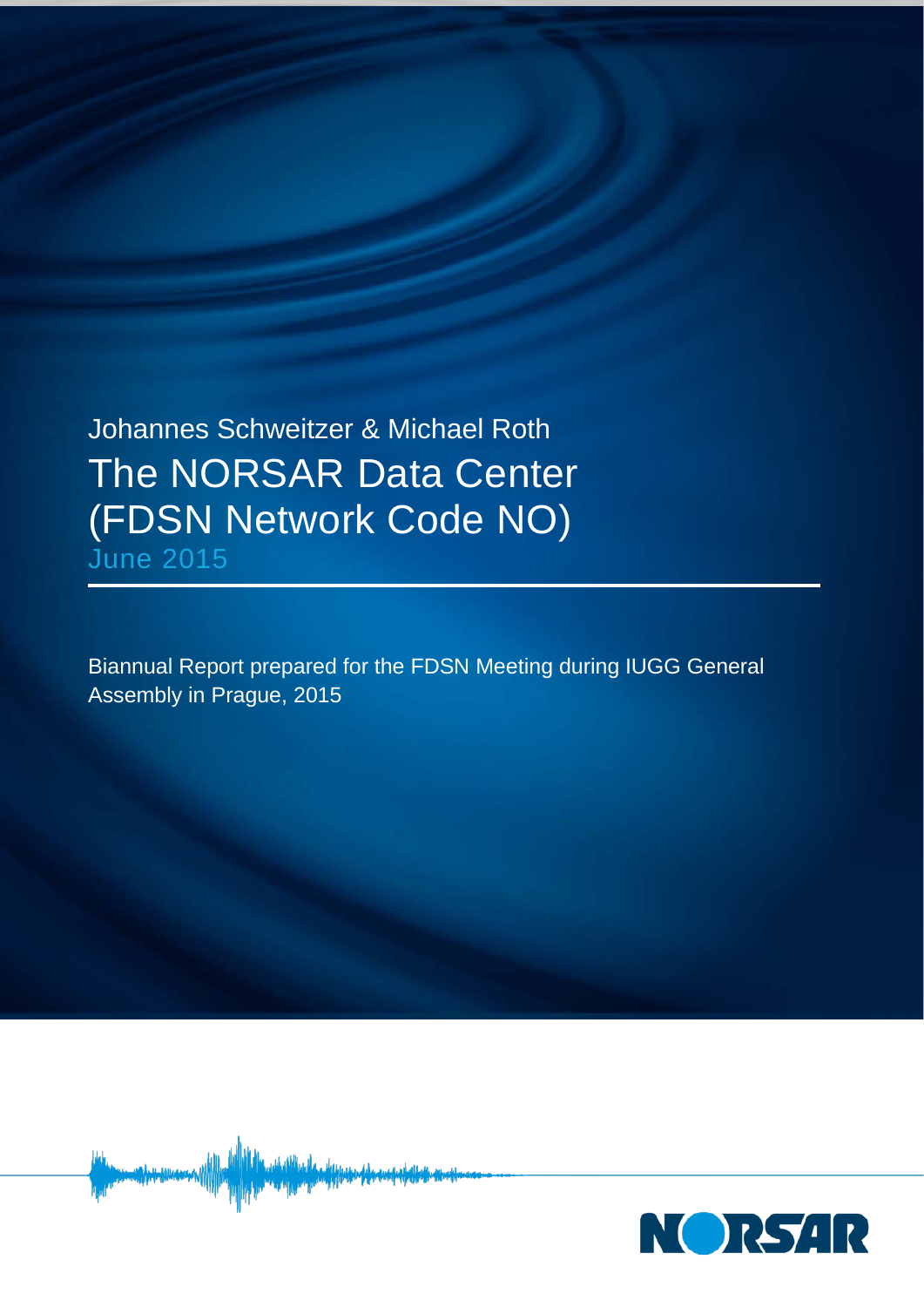## **1 Introduction**

The NORSAR project was established in 1968 when a Government-to-Government agreement between the United States of America and Norway came into effect. The agreement focused on seismic array research with the main purpose to develop means for the verification of compliance with a future nuclear-test-ban treaty. NORSAR was established to fulfil the objectives of this agreement. From 1970 – 1993, NORSAR was a section of the Royal Norwegian Council for Industrial and Scientific Research, and from 1993 – 1999 a section of the Norwegian Research Council. NORSAR became an independent research foundation on 1 July 1999 and with ratification of the CTBT by the Norwegian Parliament on 15 July 1999, NORSAR has been established as the Norwegian National Data Center (NDC) for treaty verification. NORSAR employs about 45 people.



Figure 1. *Main building of the NORSAR institute in Kjeller, Norway.*

Based on a strong international profile, NORSAR conducts research, development and consulting within various fields of seismology and applied geophysics. From the early days of devoted seismic array research, NORSAR has broadened its research activities to include subjects like earthquake hazard & risk assessment and seismic modelling for the petroleum industry. The infrastructure of the institute consists of a data center and field installations (several seismic array stations) constructed for the recording of seismic signals from earthquakes and underground explosions.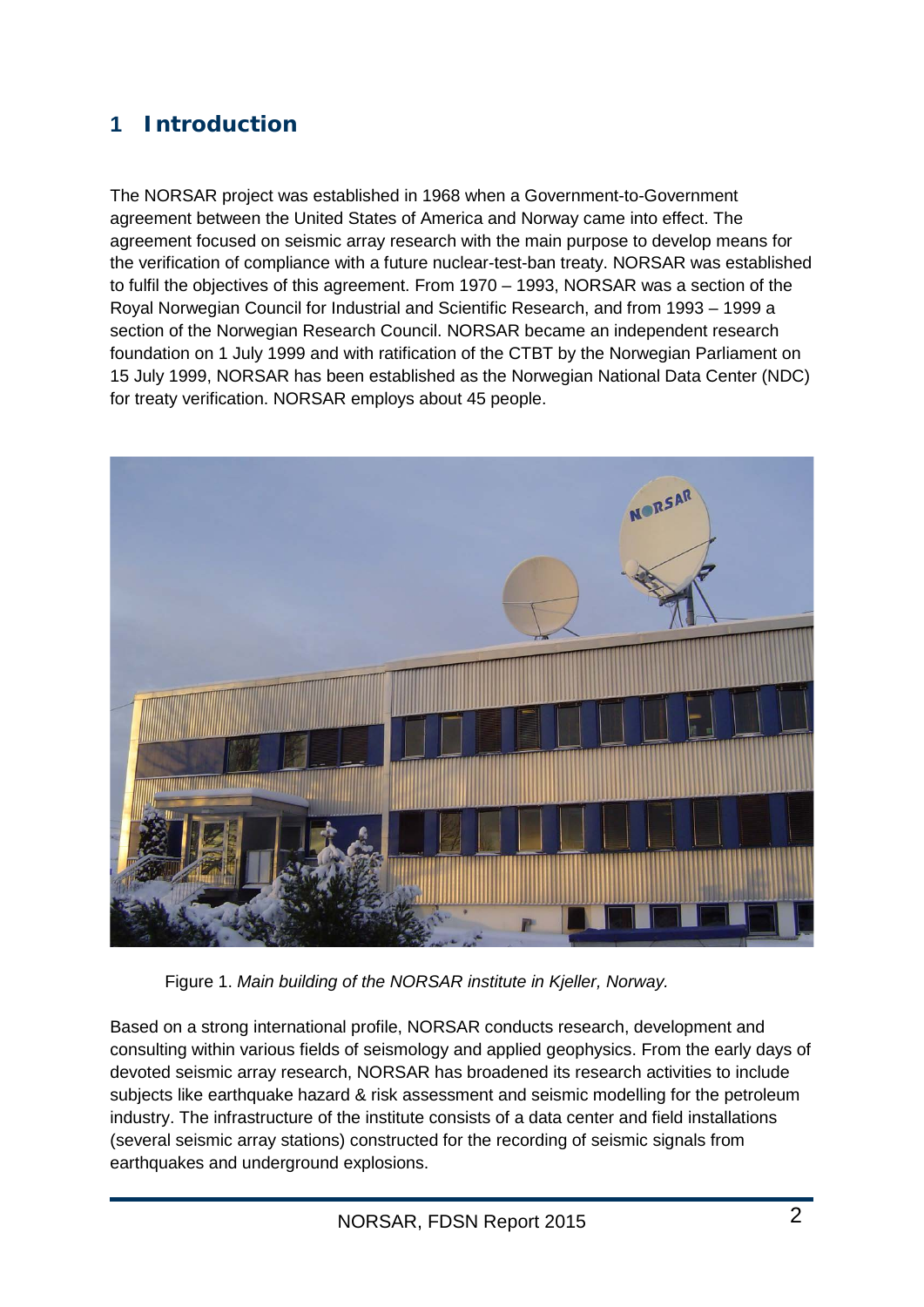

Figure 2. *A map of the Norwegian IMS stations, the NORES array and the two 3C stations AKN and JETT. NORSAR, as the Norwegian NDC, is responsible for the seismic auxiliary stations AS72 (SPITS array) and AS73 (3C stations JMIC), the primary stations PS27 (NOA array) and PS28 (ARCES array), the infrasonic array (I37NO), and the radionuclide station on Spitsbergen (RN49). NOA is the array with the largest aperture of the whole IMS network.*

NORSAR is a large seismological observatory specialized in seismic arrays, and with extensive access to data in real time from its own arrays and 3c stations and from arrays and 3C stations operated by other institutions, and from various data banks. NORSAR's own data are freely available to the seismological community. NORSAR scientists have involved themselves and their institute extensively in international cooperation over the years regarding various aspects like array design, installation and operation. NORSAR has been a main contributor to the technology presently used at the International Data Centre (IDC) of the Provisional Technical Secretariat of the Comprehensive Nuclear-Test-Ban Treaty Organisation (CTBTO) in Vienna. For further general information on NORSAR see web-page [\(http://www.norsar.no\)](http://www.norsar.no/).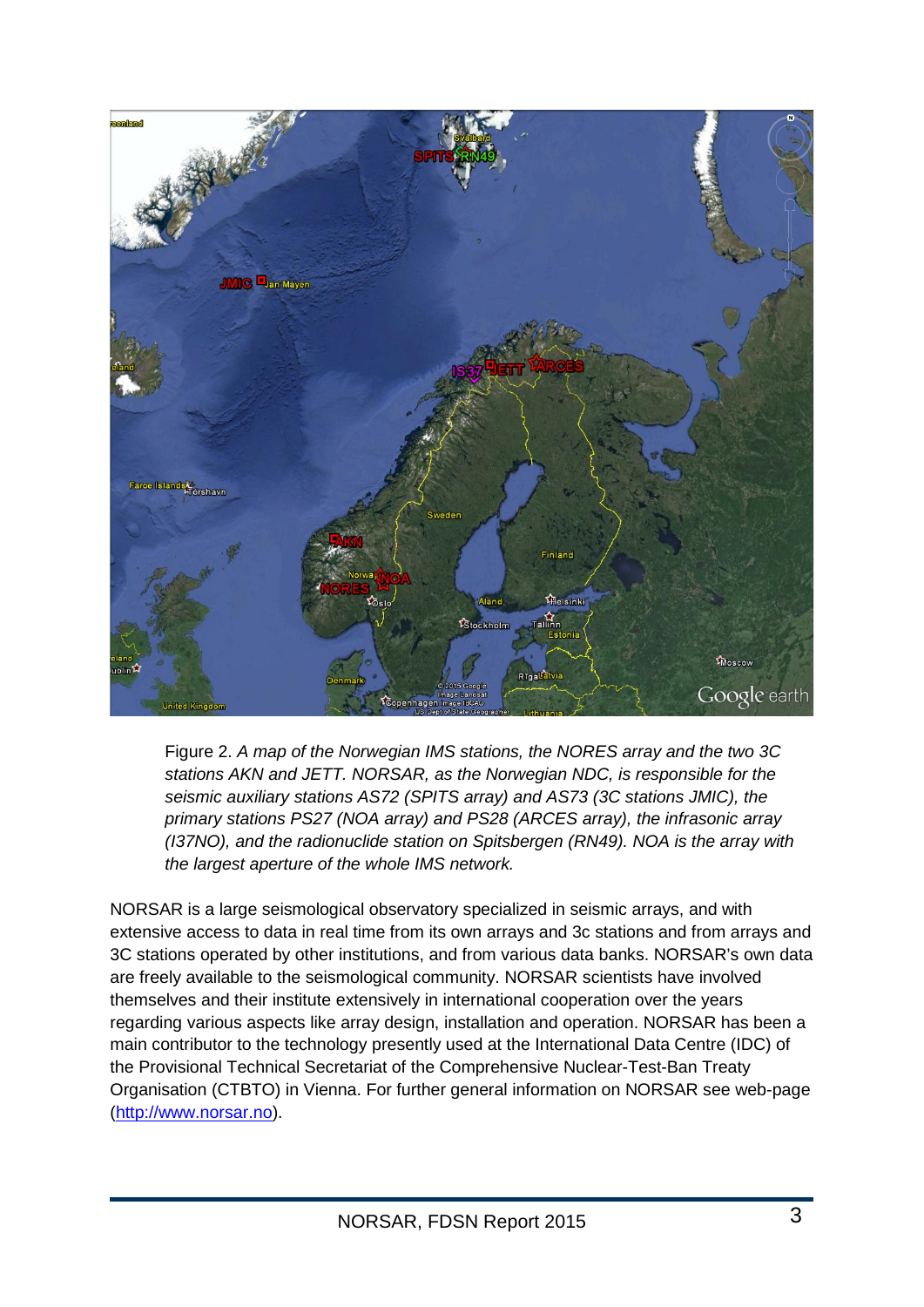

Figure 3. *Geometry and size of the three NORSAR arrays currently in operation NOA, ARCES and SPITS. The NORES array is now operative again with 9 of its 25 sites (A- and B-ring), has a geometry identical to that of ARCES, and is co-located with site NC602 of the NOA array.*

## **2 The Network**

The permanent seismic network currently operated by NORSAR consists of four seismic arrays and four three-component (3C) stations. Fig. 3 shows geometry and size of the different arrays. Three arrays are part of the IMS operated for the CTBT organization in Vienna and are located in Southern Norway (NOA, the initial (large) NORSAR array), PS27), the Norwegian Arctic (ARCES array, PS28) and on Spitsbergen, the main island of the Svalbard Archipelago (SPITS array, AS72). A fourth array (the NORES array) co-located with one of the NOA subarrays had been out of operation for many years due to a fire caused by lightening, which destroyed most of the electronic equipment. Since January 2011, the array is operative again with 3C short period sensors at 9 of its originally 25 sites (A- and B-ring).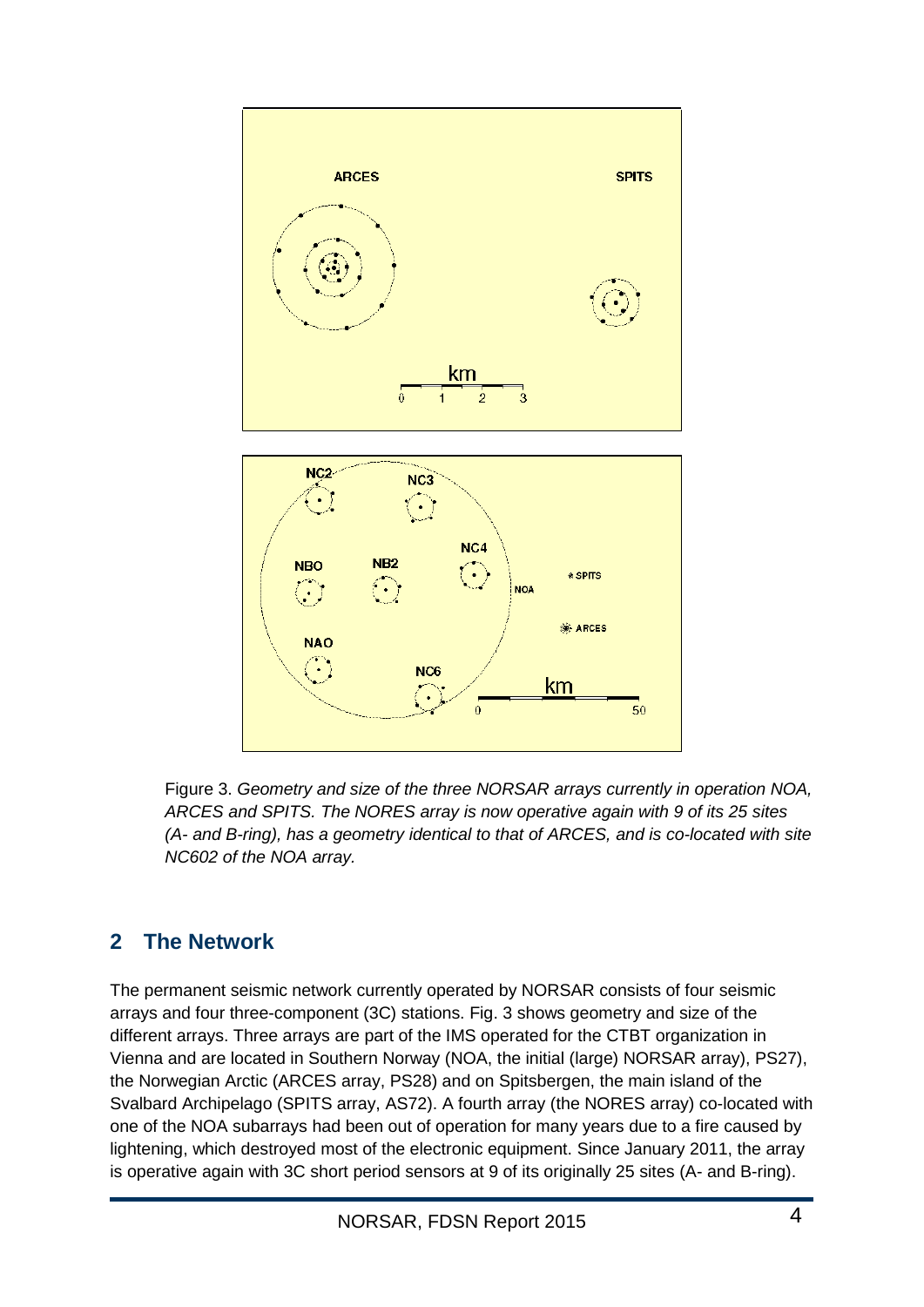All arrays are equipped with short period and/or broadband sensors from different vendors but each array has at least one 3C broadband sensor.

The 3C broadband station located on the Island of Jan Mayen in the North Atlantic between Norway and Greenland is also part of the IMS network (JMIC, AS73). Since October 2009, NORSAR operates a 3C broadband station (AKN) at Åknes (Møre & Romsdal, Western Norway) to monitor an unstable rock slope. In February 2012, NORSAR installed a 3C broadband station (TROLL) at the Norwegian research base Troll in Dronning-Maud Land, Antarctica. In November 2014 a new 3C broadband station (JETT) was installed in Nordnes (Troms, Northern Norway) to monitor the unstable rock slope Jettan.

Since September 2004, the NORSAR network is member of the Federation of Digital Seismographic Networks (FDSN) and the FDSN network code is NO.

In 2012-2014, the Norwegian pool of mobile sensors had been build up with financing from the Research Council of Norway. This new pool is steered by committee consisting of representatives from all major seismologically interested institutions in Norway and is led by and hosted at NORSAR. The pool consists of 30 stations equipped with EDR-210 dataloggers, 24 STS-2.5, and 6 CMG-3ESPC sensors. The tool is currently deployed in northern Norway in the framework of two research projects.

| <b>ISC Code</b>                  | Latitude [°] | Longitude [°] | Elevation [km] | Instrument    | Component(s) |  |
|----------------------------------|--------------|---------------|----------------|---------------|--------------|--|
| NOA (PS27), March 1971 - present |              |               |                |               |              |  |
| Subarray NA0 (Brumunddal)        |              |               |                |               |              |  |
| <b>NAO00</b>                     | 60.8237      | 10.8324       | 0.3790         | CMG-1V-Hybrid | <b>BBZ</b>   |  |
| <b>NAO01</b>                     | 60.8442      | 10.8865       | 0.4260         | CMG-3T-Hybrid | VBB-3C       |  |
| <b>NAO02</b>                     | 60.8057      | 10.8971       | 0.3620         | CMG-1V-Hybrid | <b>BBZ</b>   |  |
| <b>NAO03</b>                     | 60.7881      | 10.8084       | 0.2230         | CMG-1V-Hybrid | <b>BBZ</b>   |  |
| <b>NAO04</b>                     | 60.8105      | 10.7625       | 0.2970         | CMG-1V-Hybrid | <b>BBZ</b>   |  |
| <b>NAO05</b>                     | 60.8507      | 10.8193       | 0.2900         | CMG-1V-Hybrid | <b>BBZ</b>   |  |
| Subarray NB2 (Vangsåsen)         |              |               |                |               |              |  |
| <b>NB200</b>                     | 61.0397      | 11.2148       | 0.7170         | CMG-1V-Hybrid | <b>BBZ</b>   |  |
| <b>NB201</b>                     | 61.0495      | 11.2939       | 0.6130         | CMG-3T-Hybrid | VBB-3C       |  |
| <b>NB202</b>                     | 61.0069      | 11.2778       | 0.6470         | CMG-1V-Hybrid | <b>BBZ</b>   |  |
| <b>NB203</b>                     | 61.0107      | 11.1677       | 0.7300         | CMG-1V-Hybrid | <b>BBZ</b>   |  |
| <b>NB204</b>                     | 61.0498      | 11.1581       | 0.6700         | CMG-1V-Hybrid | <b>BBZ</b>   |  |
| <b>NB205</b>                     | 61.0710      | 11.1977       | 0.6370         | CMG-1V-Hybrid | <b>BBZ</b>   |  |
| Subarray NBO (Moelv)             |              |               |                |               |              |  |
| NBO <sub>00</sub>                | 61.0307      | 10.7774       | 0.5290         | CMG-3T-Hybrid | VBB-3C       |  |
| NBO01                            | 61.0616      | 10.7834       | 0.5960         | CMG-1V-Hybrid | <b>BBZ</b>   |  |
| <b>NBO02</b>                     | 61.0492      | 10.8569       | 0.5210         | CMG-1V-Hybrid | <b>BBZ</b>   |  |
| NBO <sub>03</sub>                | 61.0129      | 10.8371       | 0.4290         | CMG-1V-Hybrid | <b>BBZ</b>   |  |
| NBO04                            | 61.0119      | 10.7524       | 0.3980         | CMG-1V-Hybrid | <b>BBZ</b>   |  |
| <b>NBO05</b>                     | 61.0597      | 10.7219       | 0.5530         | CMG-1V-Hybrid | <b>BBZ</b>   |  |
| Subarray NC2 (Lillehammer)       |              |               |                |               |              |  |
| <b>NC200</b>                     | 61.2807      | 10.8354       | 0.8470         | CMG-1V-Hybrid | <b>BBZ</b>   |  |
| <b>NC201</b>                     | 61.2988      | 10.9138       | 1.0330         | CMG-1V-Hybrid | <b>BBZ</b>   |  |
| <b>NC202</b>                     | 61.2545      | 10.9110       | 1.0540         | CMG-1V-Hybrid | <b>BBZ</b>   |  |
| <b>NC203</b>                     | 61.2438      | 10.8318       | 0.7140         | CMG-1V-Hybrid | <b>BBZ</b>   |  |

Table 1. *All seismometer sites of NORSAR's network and their actual instrumentation.*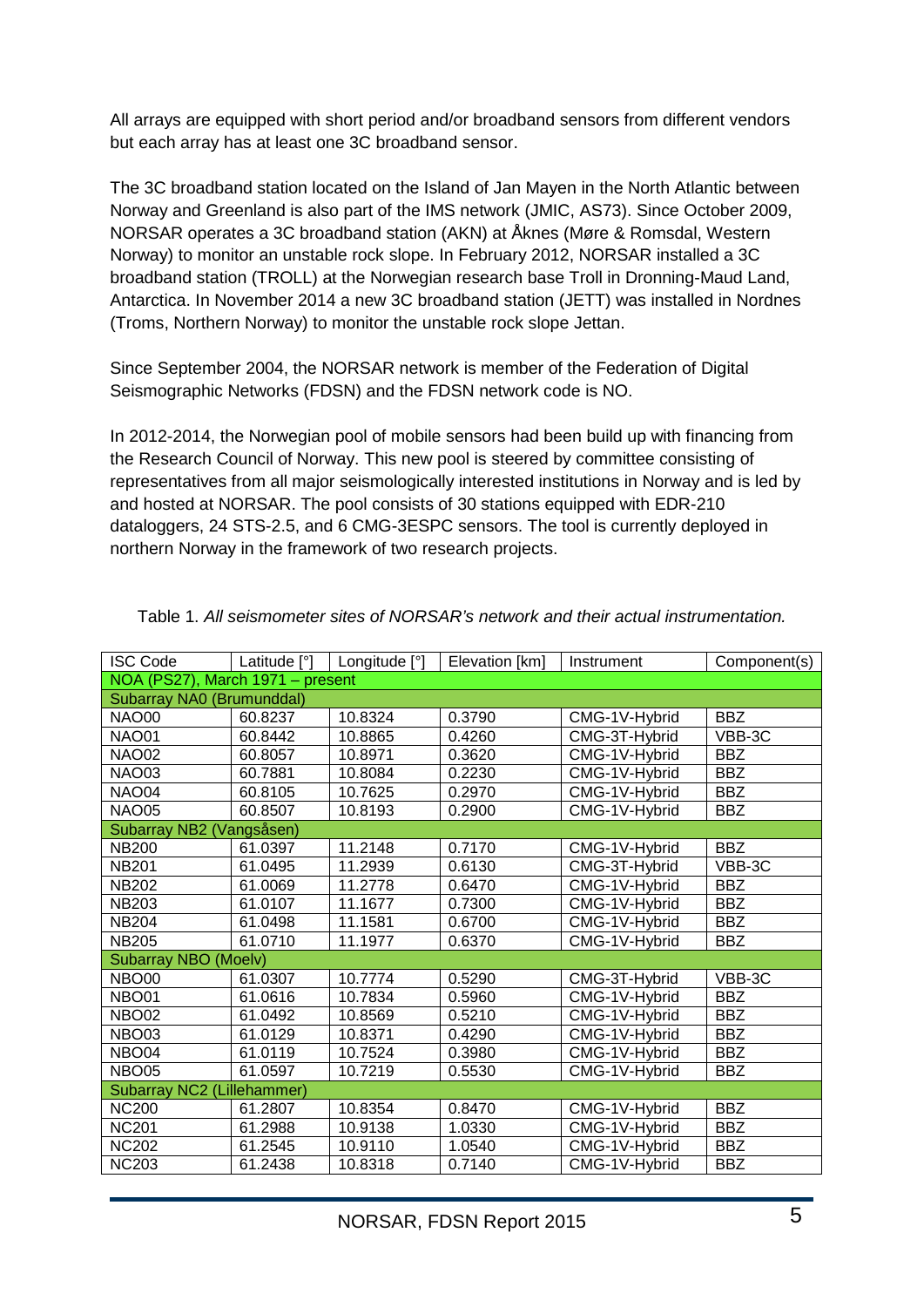| <b>NC204</b>                                     | 61.2759 | 10.7629 | 0.8510 | CMG-3T-Hybrid                                                                                | VBB-3C            |
|--------------------------------------------------|---------|---------|--------|----------------------------------------------------------------------------------------------|-------------------|
| <b>NC205</b>                                     | 61.3231 | 10.8227 | 0.9580 | CMG-1V-Hybrid                                                                                | <b>BBZ</b>        |
| <b>Subarray NC3 (Rena)</b>                       |         |         |        |                                                                                              |                   |
| <b>NC300</b>                                     | 61.2617 | 11.4141 | 0.3660 | CMG-1V-Hybrid                                                                                | <b>BBZ</b>        |
| <b>NC301</b>                                     | 61.2762 | 11.4905 | 0.2900 | CMG-1V-Hybrid                                                                                | <b>BBZ</b>        |
| <b>NC302</b>                                     | 61.2328 | 11.4726 | 0.3000 | CMG-1V-Hybrid                                                                                | <b>BBZ</b>        |
| <b>NC303</b>                                     | 61.2251 | 11.3690 | 0.4010 | CMG-3T-Hybrid                                                                                | VBB-3C            |
| <b>NC304</b>                                     | 61.2784 | 11.3320 | 0.3930 | CMG-1V-Hybrid                                                                                | <b>BBZ</b>        |
| <b>NC305</b>                                     | 61.2979 | 11.4035 | 0.3120 | CMG-1V-Hybrid                                                                                | <b>BBZ</b>        |
| Subarray NC4 (Elverum)                           |         |         |        |                                                                                              |                   |
| <b>NC400</b>                                     | 61.0791 | 11.7189 | 0.5220 | CMG-1V-Hybrid                                                                                | <b>BBZ</b>        |
| <b>NC401</b>                                     | 61.0804 | 11.7994 | 0.5830 | CMG-1V-Hybrid                                                                                | <b>BBZ</b>        |
| <b>NC402</b>                                     | 61.0446 | 11.7573 | 0.4500 | CMG-1V-Hybrid                                                                                | <b>BBZ</b>        |
| <b>NC403</b>                                     | 61.0537 | 11.6683 | 0.3040 | CMG-1V-Hybrid                                                                                | <b>BBZ</b>        |
| <b>NC404</b>                                     | 61.0982 | 11.6456 | 0.3320 | CMG-1V-Hybrid                                                                                | <b>BBZ</b>        |
| <b>NC405</b>                                     | 61.1128 | 11.7153 | 0.4960 | CMG-3T-Hybrid                                                                                | VBB-3C            |
| Subarray NC6 (Løten)                             |         |         |        |                                                                                              |                   |
| <b>NC600</b>                                     | 60.7473 | 11.4584 | 0.3210 | CMG-1V-Hybrid                                                                                | <b>BBZ</b>        |
| <b>NC601</b>                                     | 60.7746 | 11.5416 | 0.2480 | CMG-1V-Hybrid                                                                                | <b>BBZ</b>        |
| <b>NC602</b>                                     | 60.7353 | 11.5414 | 0.3050 | CMG-3T-Hybrid                                                                                | VBB-3C            |
| <b>NC603</b>                                     | 60.7050 | 11.4807 | 0.3400 | CMG-1V-Hybrid                                                                                | <b>BBZ</b>        |
| NC604                                            | 60.7263 | 11.3956 | 0.3780 | CMG-1V-Hybrid                                                                                | <b>BBZ</b>        |
| <b>NC605</b>                                     | 60.7770 | 11.4103 | 0.2420 | CMG-1V-Hybrid                                                                                | <b>BBZ</b>        |
| ARCES Array (PS28), since October 1987 - present |         |         |        |                                                                                              |                   |
| ARA0                                             | 69.5349 | 25.5058 | 0.4030 | CMG-3T-Hybrid                                                                                | VBB-3C            |
| ARA1                                             | 69.5363 | 25.5071 | 0.4110 | CMG-3T-Hybrid                                                                                | BB-3C             |
| ARA2                                             | 69.5338 | 25.5078 | 0.3920 | CMG-3T-Hybrid                                                                                | BB-3C             |
| ARA3                                             | 69.5346 | 25.5019 | 0.4020 | CMG-3T-Hybrid                                                                                | BB-3C             |
| ARB1                                             | 69.5379 | 25.5079 | 0.4140 | CMG-3T-Hybrid                                                                                | BB-3C             |
| ARB <sub>2</sub>                                 | 69.5357 | 25.5134 | 0.3970 | CMG-3T-Hybrid                                                                                | BB-3C             |
| ARB3                                             | 69.5324 | 25.5106 | 0.3760 | CMG-3T-Hybrid                                                                                | BB-3C             |
| ARB4                                             | 69.5328 | 25.4998 | 0.3780 | CMG-3T-Hybrid                                                                                | BB-3C             |
| ARB5                                             | 69.5363 | 25.4985 | 0.4050 | CMG-3T-Hybrid                                                                                | BB-3C             |
| ARC1                                             | 69.5411 | 25.5079 | 0.3810 | CMG-3T-Hybrid                                                                                | BB-3C             |
| ARC <sub>2</sub>                                 | 69.5383 | 25.5229 | 0.3950 | CMG-3T-Hybrid                                                                                | BB-3C             |
| ARC3                                             | 69.5329 | 25.5231 | 0.3760 | CMG-3T-Hybrid                                                                                | BB-3C             |
| ARC4                                             | 69.5293 | 25.5117 | 0.3770 | CMG-3T-Hybrid                                                                                | BB-3C             |
| ARC5                                             | 69.5300 | 25.4981 | 0.3740 | CMG-3T-Hybrid                                                                                | BB-3C             |
| ARC6                                             | 69.5341 | 25.4882 | 0.3950 | CMG-3T-Hybrid                                                                                | BB-3C             |
| ARC7                                             | 69.5396 | 25.4937 | 0.3620 | CMG-3T-Hybrid                                                                                | BB-3C             |
| ARD1                                             | 69.5483 | 25.5093 | 0.3950 | CMG-3T-Hybrid                                                                                | BB-3C             |
| ARD <sub>2</sub>                                 | 69.5452 | 25.5308 | 0.3660 | CMG-3T-Hybrid                                                                                | BB-3C             |
| ARD3                                             | 69.5366 | 25.5483 | 0.3310 | CMG-3T-Hybrid                                                                                | BB-3C             |
| ARD4                                             | 69.5271 | 25.5362 | 0.3710 | CMG-3T-Hybrid                                                                                | BB-3C             |
| ARD <sub>5</sub>                                 | 69.5214 | 25.5118 | 0.3510 | CMG-3T-Hybrid                                                                                | BB-3C             |
| ARD <sub>6</sub>                                 | 69.5227 | 25.4900 | 0.4130 | CMG-3T-Hybrid                                                                                | BB-3C             |
| ARD7                                             | 69.5294 | 25.4707 | 0.4130 | CMG-3T-Hybrid                                                                                | BB-3C             |
| ARD <sub>8</sub>                                 | 69.5384 | 25.4686 | 0.3680 | CMG-3T-Hybrid                                                                                | BB-3C             |
| ARD <sub>9</sub>                                 | 69.5454 | 25.4857 | 0.3590 | CMG-3T-Hybrid                                                                                | BB-3C             |
| ARE <sub>0</sub>                                 | 69.5349 | 25.5058 | 0.4030 | Closed since 2014                                                                            |                   |
|                                                  |         |         |        | NORES Array since October 1985 – present (in bold); out of operation 11/06/2002 – 29/12/2010 |                   |
| NRA0                                             | 60.7353 | 11.5414 | 0.3020 | GS13                                                                                         | SP <sub>3</sub> C |
| NRA1                                             | 60.7366 | 11.5423 | 0.2910 | GS13                                                                                         | SP <sub>3</sub> C |
| NRA <sub>2</sub>                                 |         |         |        | GS13                                                                                         | SP <sub>3</sub> C |
| NRA3                                             | 60.7343 | 11.5433 | 0.3110 |                                                                                              | SP <sub>3</sub> C |
|                                                  | 60.7350 | 11.5387 | 0.2960 | GS13                                                                                         |                   |
| NRB1                                             | 60.7381 | 11.5426 | 0.2990 | GS13                                                                                         | SP <sub>3</sub> C |
| NRB <sub>2</sub>                                 | 60.7355 | 11.5475 | 0.3150 | GS13                                                                                         | SP <sub>3</sub> C |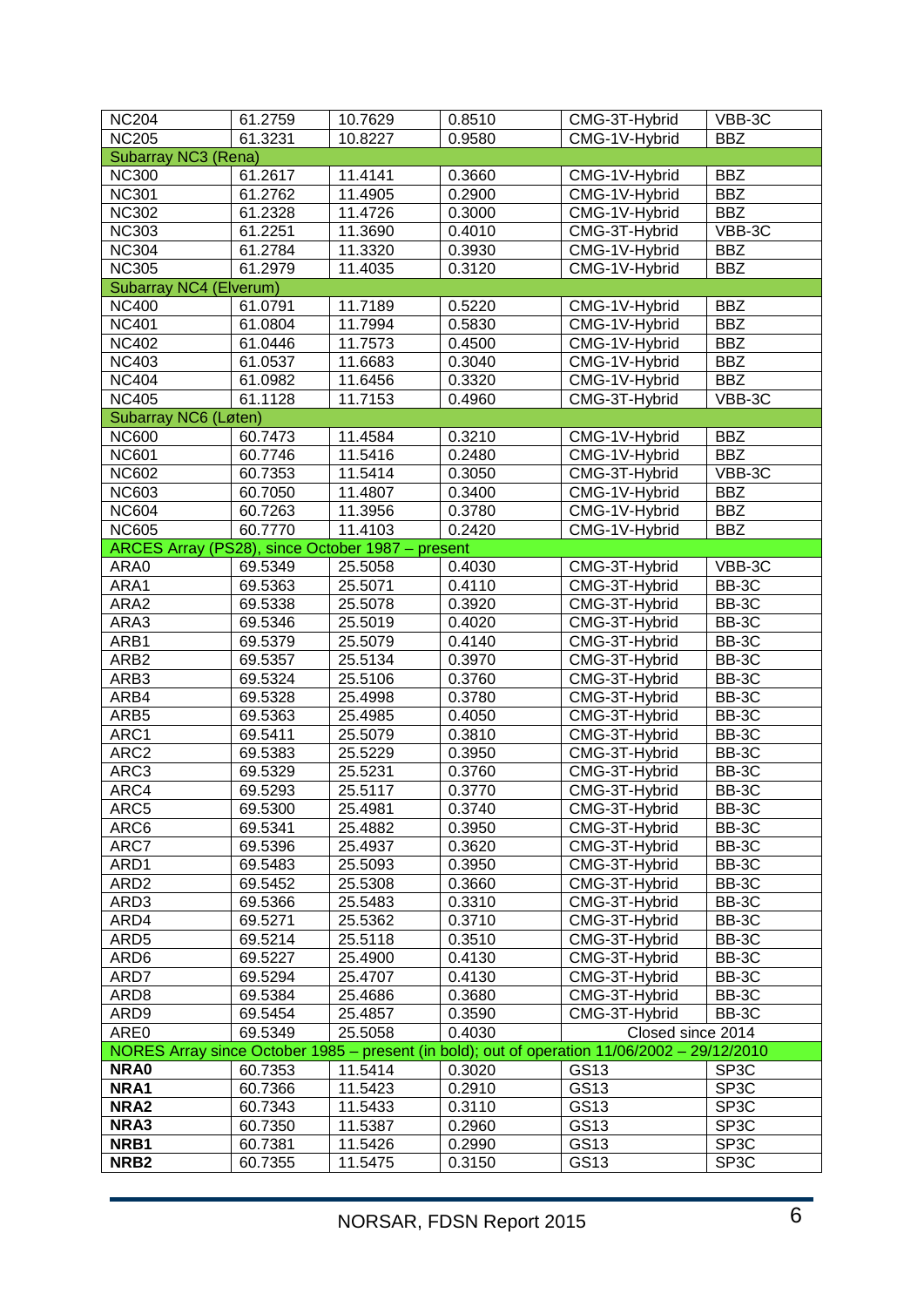| NRB3                                              | 60.7326    | 11.5440   | 0.3140 | GS13               | SP <sub>3</sub> C  |  |
|---------------------------------------------------|------------|-----------|--------|--------------------|--------------------|--|
| NRB4                                              | 60.7333    | 11.5372   | 0.2990 | GS13               | SP <sub>3</sub> C  |  |
| NRB5                                              | 60.7367    | 11.5363   | 0.2890 | GS13               | SP <sub>3</sub> C  |  |
| NRC1                                              | 60.7414    | 11.5434   | 0.2990 | GS13               | <b>SPZ</b>         |  |
| NRC <sub>2</sub>                                  | 60.7383    | 11.5525   | 0.3390 | GS13               | SP <sub>3</sub> C  |  |
| NRC3                                              | 60.7331    | 11.5533   | 0.3520 | GS13               | <b>SPZ</b>         |  |
| NRC4                                              | 60.7293    | 11.5452   | 0.3110 | GS13               | SP <sub>3</sub> C  |  |
| NRC5                                              | 60.7301    | 11.5341   | 0.2990 | GS13               | <b>SPZ</b>         |  |
| NRC6                                              | 60.7348    | 11.5287   | 0.3030 | GS13               | <b>SPZ</b>         |  |
| NRC7                                              | 60.7402    | 11.5331   | 0.2750 | GS13               | SP <sub>3</sub> C  |  |
| NRD1                                              | 60.7486    | 11.5449   | 0.3050 | GS13               | <b>SPZ</b>         |  |
| NRD <sub>2</sub>                                  | 60.7444    | 11.5616   | 0.3720 | GS13               | <b>SPZ</b>         |  |
| NRD3                                              | 60.7359    | 11.5689   | 0.4530 | GS13               | <b>SPZ</b>         |  |
| NRD4                                              | 60.7271    | 11.5633   | 0.3790 | GS13               | <b>SPZ</b>         |  |
| NRD <sub>5</sub>                                  | 60.7222    | 11.5475   | 0.3480 | GS13               | <b>SPZ</b>         |  |
| NRD <sub>6</sub>                                  | 60.7233    | 11.5288   | 0.3520 | GS13               | <b>SPZ</b>         |  |
| NRD7                                              | 60.7302    | 11.5162   | 0.3370 | GS13               | <b>SPZ</b>         |  |
| NRD8                                              | 60.7390    | 11.5167   | 0.3010 | GS13               | <b>SPZ</b>         |  |
| NRD9                                              | 60.7466    | 11.5266   | 0.2780 | $\overline{GS13}$  | <b>SPZ</b>         |  |
| NRE <sub>0</sub>                                  | 60.7352    | 11.5414   | 0.3070 | Closed since 2002  |                    |  |
| SPITS Array (AS72), since November 1992 - present |            |           |        |                    |                    |  |
| SPA0                                              | 78.1777    | 16.3700   | 0.3230 | CMG-3TB            | BB <sub>3</sub> C  |  |
| SPA1                                              | 78.1797    | 16.3755   | 0.3200 | CMG-3TB            | <b>BBZ</b>         |  |
| SPA <sub>2</sub>                                  | 78.1759    | 16.3766   | 0.2500 | CMG-3TB            | <b>BBZ</b>         |  |
| SPA3                                              | 78.1773    | 16.3588   | 0.3390 | CMG-3TB            | <b>BBZ</b>         |  |
| SPB <sub>1</sub>                                  | 78.1796    | 16.3906   | 0.3010 | CMG-3TB            | BB <sub>3</sub> C  |  |
| SPB <sub>2</sub>                                  | 78.1742    | 16.3846   | 0.2000 | CMG-3TB            | BB <sub>3</sub> C  |  |
| SPB <sub>3</sub>                                  | 78.1737    | 16.3584   | 0.2340 | CMG-3TB            | BB <sub>3</sub> C  |  |
| SPB4                                              | 78.1789    | 16.3482   | 0.3400 | CMG-3TB            | BB <sub>3</sub> C  |  |
| SPB <sub>5</sub>                                  | 78.1823    | 16.3683   | 0.2950 | CMG-3TB            | BB <sub>3</sub> C  |  |
| JMIC (AS73), since October 2003 - present         |            |           |        |                    |                    |  |
| <b>JMIC</b>                                       | 70.9866    | $-8.5057$ | 0.160  | STS-2              | BB <sub>3</sub> C  |  |
| AKN, since October 2008 - present                 |            |           |        |                    |                    |  |
| <b>AKN</b>                                        | 62.1783    | 6.9974    | 0.508  | <b>Guralp ESPC</b> | BB <sub>3</sub> C  |  |
| TROLL, since February 2012 - present              |            |           |        |                    |                    |  |
| <b>TROLL</b>                                      | $-72.0082$ | 2.5300    | 01.399 | STS-2.5            | BB <sub>3</sub> C  |  |
| JETT, since November 2014 - present               |            |           |        |                    |                    |  |
| JETT                                              | 69.55572   | 20.40950  | 0.631  | <b>Guralp ESPC</b> | BB <sub>3</sub> C  |  |
| Norwegian broadband pool                          |            |           |        |                    |                    |  |
| 24 Stations                                       |            |           |        |                    |                    |  |
|                                                   |            |           |        | <b>STS-2.5</b>     | VBB <sub>3</sub> C |  |

Starting 10 November 2000, NORSAR keeping all new data from its stations including all broadband channels on-line on disk (RAID system with a capacity of about 50 TByte). In addition all data are copied onto NORSAR's robot-tape archiving system with a capacity of about 50 TByte. All old data were and still are copied from the old tape archive (ExaBytes, MAG tapes) into the RAID and robot-tape archiving systems.

In October 2003, a new broadband station was installed on Jan Mayen, an island in the middle of the North Atlantic. NORSAR is responsible for this new 3C BB station (JMIC), which is an auxiliary station of the IMS network of the CTBTO in Vienna.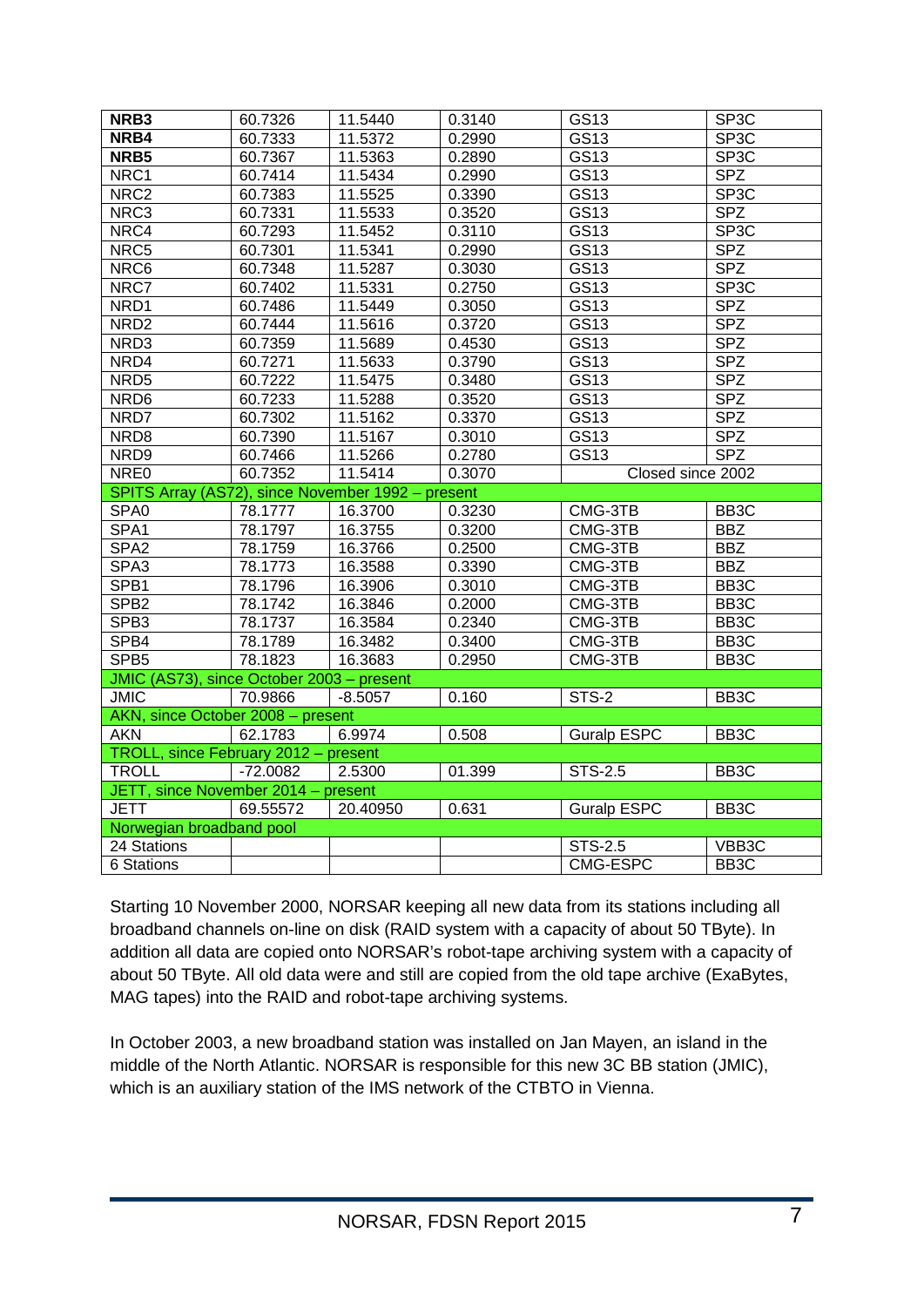In August 2004, the long planned refurbishment of the SPITS array could be realized: new data loggers were installed and all seismometers were exchanged to 1C or 3C broadband borehole sensors.

In October 2009, a new 3C broadband station was built to monitor the Åknes site, an unstable rock slope in Western Norway.

In summer 2011 a larger refurbishment of the NORSAR array NOA has started. This work was finished in summer 2012. As result of this work, all 42 NOA sites are now equipped with new hybrid broadband seismometers (either 3C or vertical) and digitizers. A detailed description of the new hybrid sensors can be found in Roth et al. (2011b).

In February 2012, a new 3C broadband station was built in the framework of a cooperative project between NORSAR and the Norwegian Polar Institute at the Norwegian Antarctic Research Station Troll to monitor regional and global seismicity and dynamics of the Antarctic ice shield (Schweitzer et al., 2012).

In September 2014, the whole ARCES array was equipped with the 3C sensors of the hybrid broadband type as developed for NOA. All 25 sites of the ARCES array are now 3C and broadband.

In November 2014 NORSAR installed the 3C broadband station JETT in Nordnes, Norway. The main purpose of this permanent station is to monitor the unstable rock slope Jettan.

Further details on NORSAR as Norwegian NDC and technical details of the data exchange between the data center at Kjeller and the seismic installations can be found in Fyen & Iranpour (2003, ORFEUS Newsletter (vol5no2)).

## **3 (Fast) Exchange of Earthquake Related Parameters**

NORSAR has a long tradition in real time location of seismic events. Since its start in the early 1970s, teleseismic events were located by measuring ray parameter and backazimuth of detected P-type onsets with the large NOA array. Since more than one decade, such automatic solutions for larger teleseismic events are automatically distributed via e-mail to EMSC and other interested institutions. The analyst reviewed teleseismic locations are published on NORSAR's web-page [\(http://www.norsardata.no/NDC/bulletins/norsar/\)](http://www.norsardata.no/NDC/bulletins/norsar/).

During the 1980s, NORSAR was heavily involved in developing the concept of single-array locations based on local and regional P- and S-type observations with small aperture arrays. The results of many years of on-line, fully automatic data analysis of small-aperture array data are available on NORSAR's web-page [\(http://www.norsardata.no/NDC/bulletins/dpep/\)](http://www.norsardata.no/NDC/bulletins/dpep/).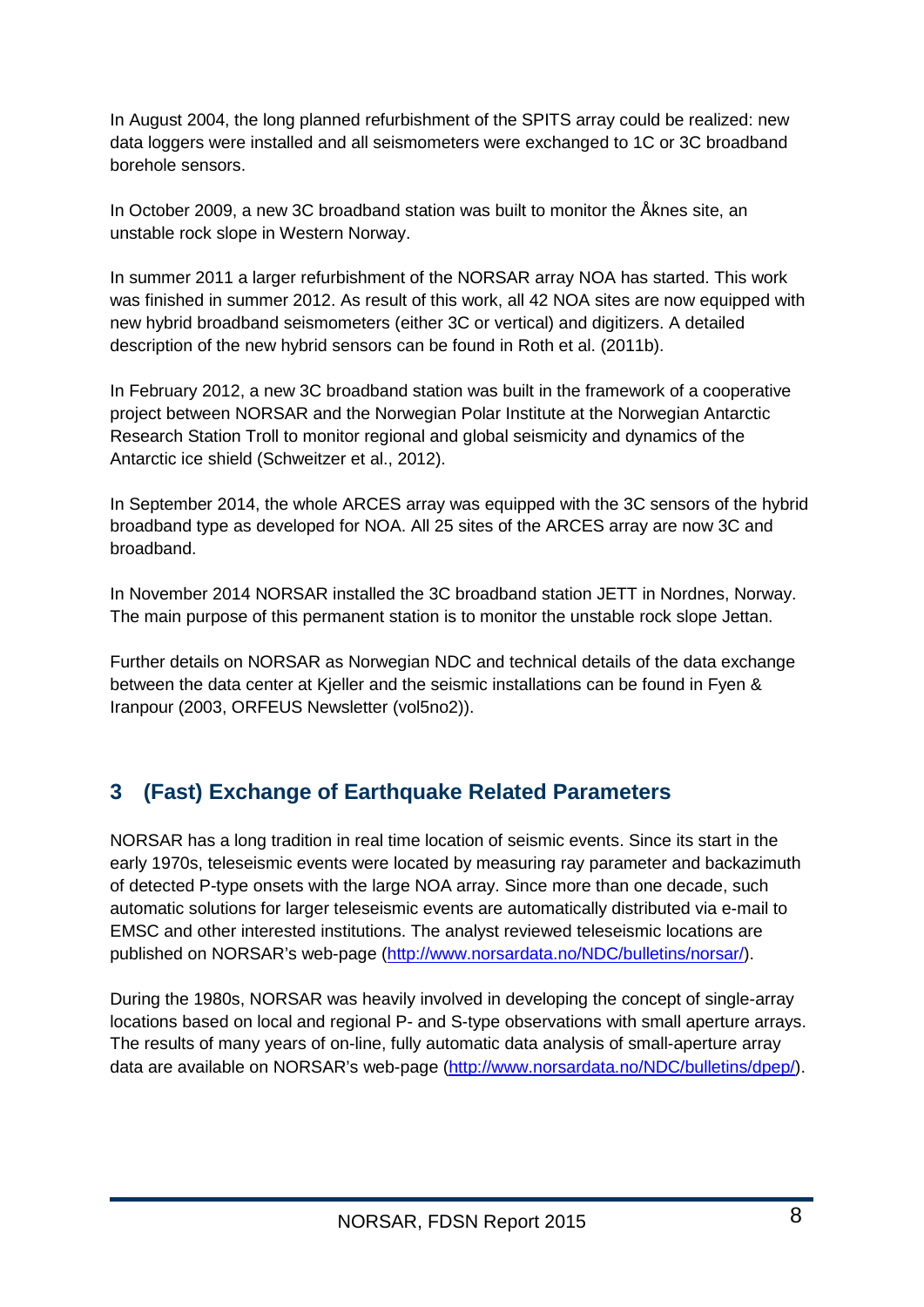At the beginning of the 1990s, NORSAR developed the Generalized Beam Forming (GBF) method which jointly interprets detections from several arrays. The combination of observations from several arrays and location with a grid search algorithm results in a more robust automatic event list at local and regional distances. All GBF results are available on NORSAR's web-page [\(http://www.norsardata.no/NDC/bulletins/gbf/\)](http://www.norsardata.no/NDC/bulletins/gbf/).

Based on the GBF results, analyst reviewed data interpretations and event locations are performed and distributed to the community for all events with a GBF-magnitude equal or larger than 2.0. In addition to the small aperture array results, these analyst reviewed locations may also contain onset readings from non-NORSAR 3C-stations. As shown in Fig. 4, NORSAR receives data from other data centers in line with various bilateral co-operative agreements. The analyst reviewed results for local and regional events are distributed by email to international data centers like ISC or EMSC but also to the University of Bergen and other interested institutions. The results are copied on NORSAR's web-page [\(http://www.norsardata.no/NDC/bulletins/regional/\)](http://www.norsardata.no/NDC/bulletins/regional/).

To inform the public in Norway in the case of felt seismic events, NORSAR developed during the year 2001 an (internal) alert system, which automatically locates seismic events at local, regional and teleseismic distances within about 5 to 10 minutes, after a first onset with a high signal-to-noise ratio (SNR) has been observed at one of its stations. By July 2002, this system was stable enough that its results could be distributed externally. Based on observations at the arrays ARCES, FINES, HFS, (NORES), NOA, and SPITS, locations of large(r) seismic events are automatically sent to ORFEUS and the European-Mediterranean Seismological Centre (EMSC). In addition to triggering activities at the data centers, these alert messages with their included onset parameters are used in particular at the EMSC to calculate very quickly together with other observations more precise event locations. Not all located events are reported to ORFEUS and EMSC: NORSAR reports only those events, which have been located by P onsets from at least 3 arrays. However, all most recent NEWS locations are available from NORSAR's web-page

[\(http://www.norsardata.no/NDC/bulletins/ael.html\)](http://www.norsardata.no/NDC/bulletins/ael.html).

### **4 Waveform Data Exchange**

As part of its CTBT related activities, NORSAR distributes data from several installations to different data centers. As a supporter of an open-data policy, the NORSAR data center has since several years an email-based AUTODRM system running. In October 2003, after NORSAR received from ORFEUS in context of the EC financed MEREDIAN project supporting software, NORSAR could extend this service and install on NORSAR's website a web-page for direct and thereby faster access to the AUTODRM service [\(http://www.norsardata.no/NDC/data/autodrm.html\)](http://www.norsardata.no/NDC/data/autodrm.html).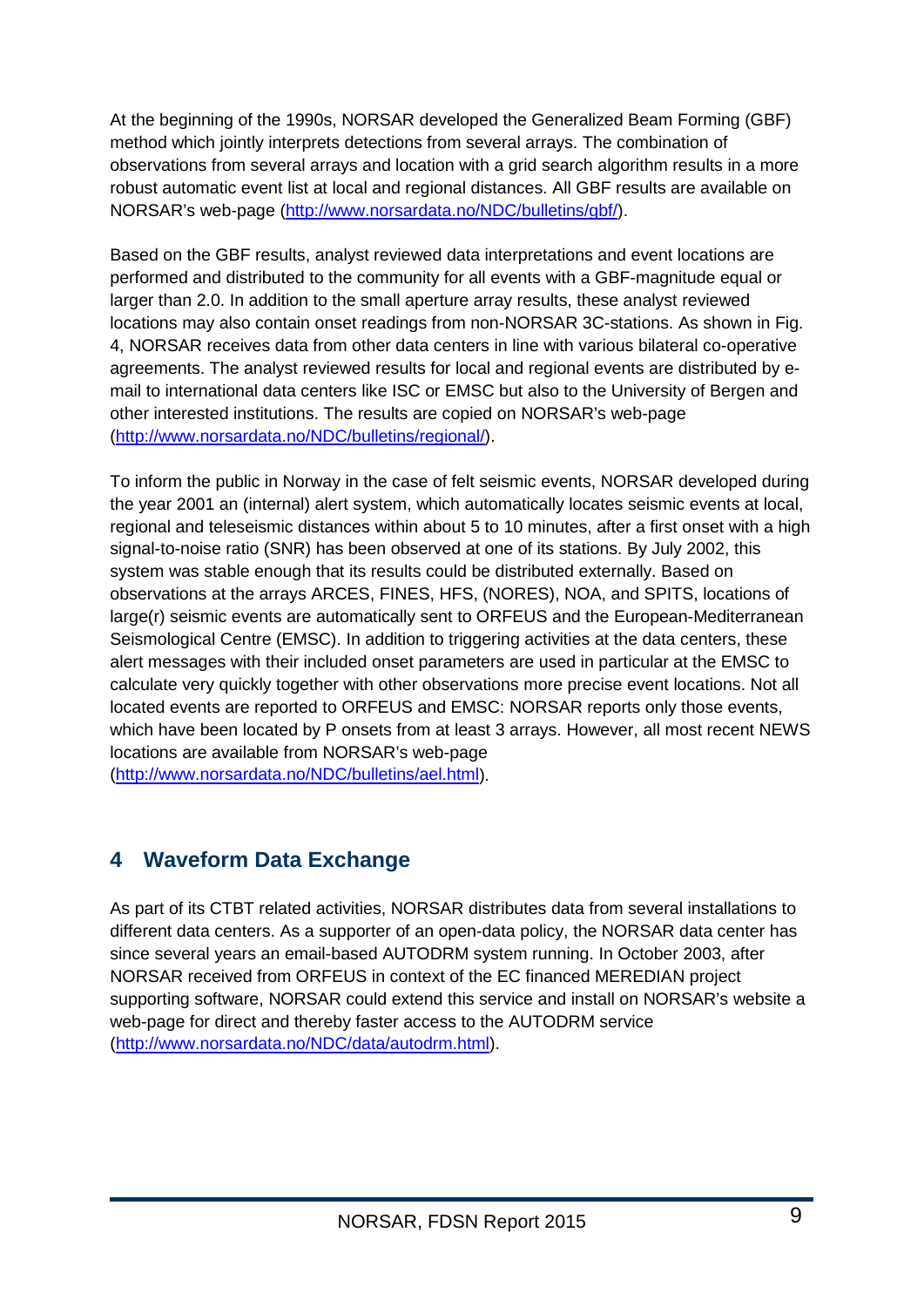# **NORSAR** DATA CENTER (NDC)

![](_page_9_Figure_1.jpeg)

![](_page_9_Figure_2.jpeg)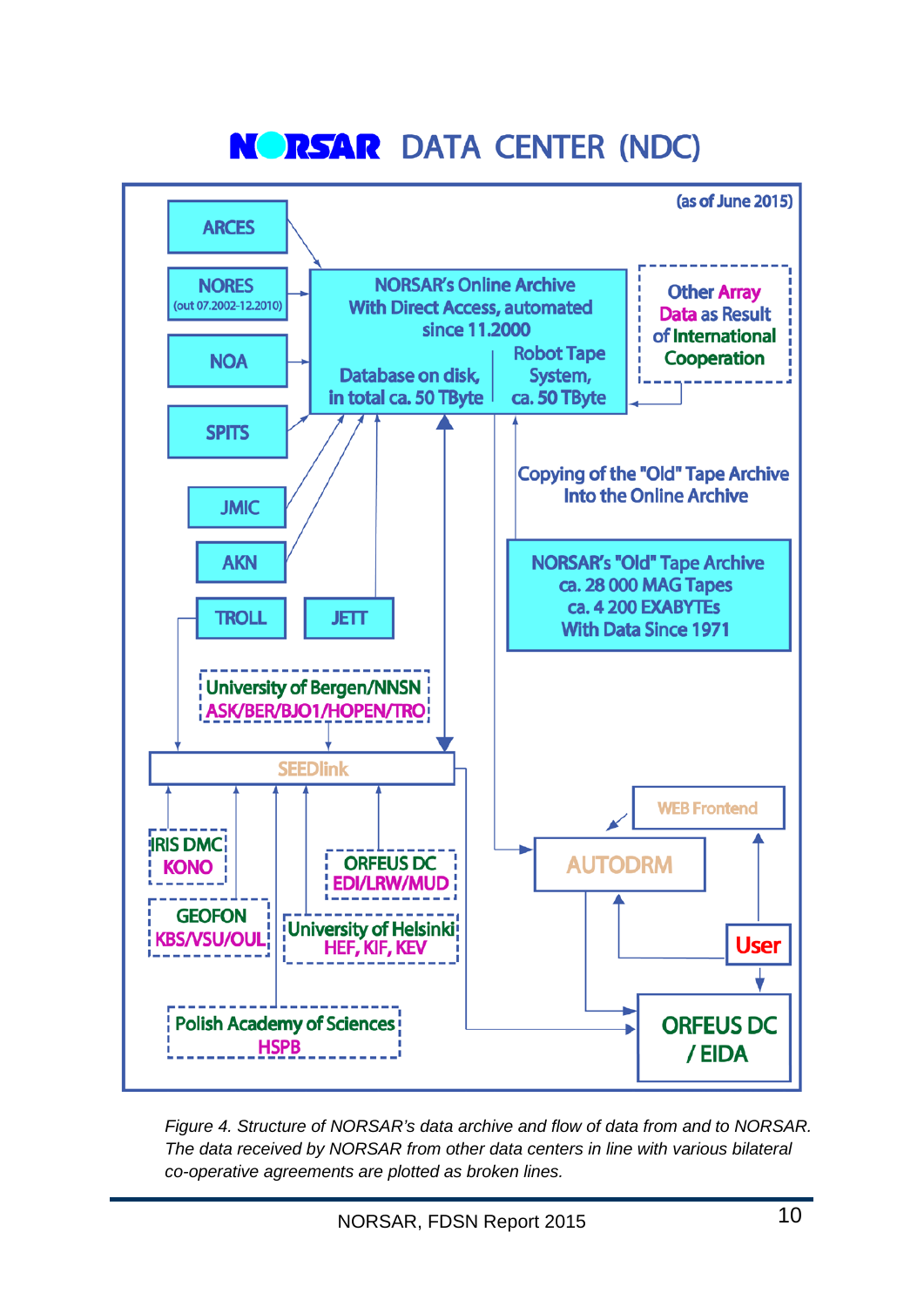Since the end of October 2002, NORSAR sends the continuous broadband data stream of the broadband sensor installed at the ARCES array site E0 (ARE0, see Tab. 1, since September 2014 site ARA0) to ORFEUS Data Center (ODC). The number of broadband data provided by NORSAR to ORFEUS (VEBSN) had been extended over the following years (3C broadband site NAO01 of the NOA array (May 2003); broadband SPA0 site of the SPITS array and the 3C station JMIC on Jan Mayen (June 2007); all broadband sites of NOA (March 2008); all nine sites of the broadband SPITS array (six 3C and three Z); the site at Åknes (November 2009); the site at Troll (February 2012), and the site at Jettan (November 2014). All broadband data can be retrieved in real-time from the ODC by other data centers or institutions.

Within the frame of an International Polar Year project and close co-operation with Polish colleagues, a new broadband sensor (STS-2) had been installed in September 2007 at the Polish Polar station Hornsund on Spitsbergen. This station became permanent and its data are distributed since autumn 2009 by the Polish Academy of Sciences (Geophysical Institute) as part of the Polish network. During the same project a former short-period seismic station of the Norwegian National Seismic Network (NNSN) on the Arctic Island of Hopen had been upgraded with a broadband sensor (STS-2). Also these data are today freely accessible in real time via the ODC (VEBSN).

Since September 2010, a new broadband station (BRBA) is in operation in Barentsburg, the Russian settlement on the island of Spitsbergen, Svalbard Archipelago (Roth et al., 2011a). The station was installed within the frame of a common research project between the Kola Regional seismological Center (KRSC) of the Kola Branch of Geophysical Survey of RAS (Apatity, Russia) and NORSAR financed by the Norwegian Research Council. In autumn 2012, this station was supplemented by a second seismometer site (BRBB).

| <b>Station</b>   | <b>Type</b>       | <b>Station Operator(s)</b>                           |
|------------------|-------------------|------------------------------------------------------|
| Apatity          | Array             | <b>Kola Regional Seismological Center</b>            |
| <b>ASK</b>       | BB <sub>3</sub> C | <b>University of Bergen (NNSN)</b>                   |
| <b>BER</b>       | BB <sub>3</sub> C | <b>University of Bergen (NNSN)</b>                   |
| BJO <sub>1</sub> | BB <sub>3</sub> C | <b>University of Bergen (NNSN)</b>                   |
| <b>BRBA/BRBB</b> | BB <sub>3</sub> C | Kola Regional Seismological Center                   |
| <b>EDI</b>       | BB <sub>3</sub> C | <b>British Geological Survey</b>                     |
| <b>EKA</b>       | Arrav             | Güralp Systems Ltd., AWE Blacknest                   |
| <b>FINES</b>     | Array             | <b>University of Helsinki</b>                        |
| Hagfors          | Array             | <b>Swedish Defence Research Agency (FOI)</b>         |
| <b>HEF</b>       | BB <sub>3</sub> C | <b>University of Helsinki</b>                        |
| <b>HOPEN</b>     | BB <sub>3</sub> C | University of Bergen (NNSN)                          |
| <b>HSPB</b>      | BB <sub>3</sub> C | Institute of Geophysics, Polish Academy of Sciences  |
| <b>KBS</b>       | BB <sub>3</sub> C | GEOFON / IRIS DMC / USGS / AWI / University of       |
|                  |                   | <b>Bergen (NNSN)</b>                                 |
| <b>KIF</b>       | <b>BB 3C</b>      | <b>University of Helsinki</b>                        |
| <b>KEV</b>       | <b>BB 3C</b>      | <b>University of Helsinki</b>                        |
| <b>KONO</b>      | BB <sub>3</sub> C | <b>IRIS DMC / USGS / University of Bergen (NNSN)</b> |

Table 2. *List of stations, for which NORSAR has agreements on data access and exchange to achieve an improved regional location capability.*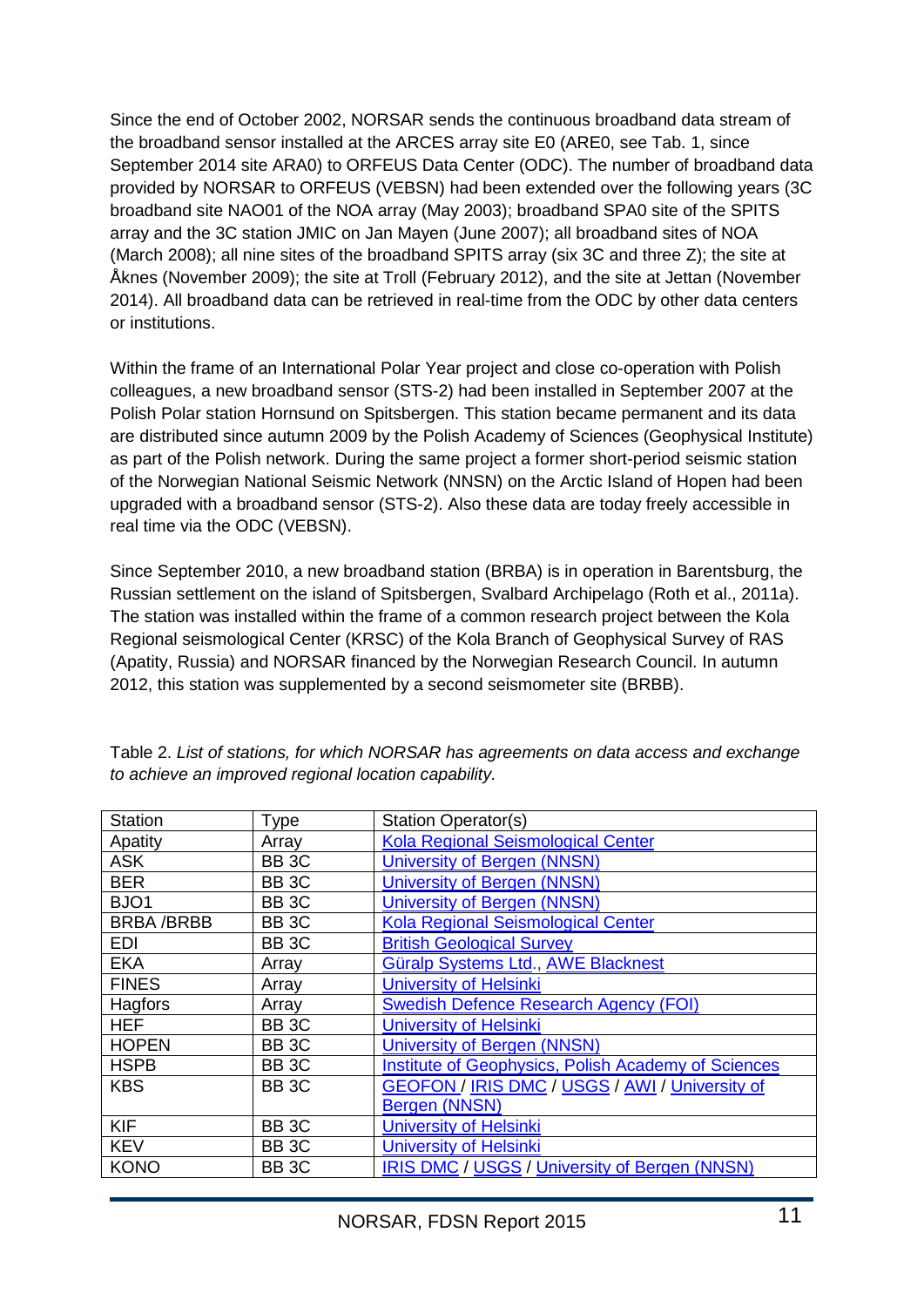| <b>LRW</b> | BB 3C             | <b>British Geological Survey</b>                 |
|------------|-------------------|--------------------------------------------------|
| <b>MUD</b> | BB 3C             | Geologiske Undersøgelser for Danmark og Grønland |
| <b>OUL</b> | BB 3C             | <b>GEOFON / SGO, University of Ouly, Finland</b> |
| <b>TRO</b> | BB 3C             | University of Bergen (NNSN)                      |
| <b>VSU</b> | BB <sub>3</sub> C | <b>GEOFON</b> / Geological Survey of Estonia     |

To supplement NORSAR's location capabilities, NORSAR exchanges through bilateral cooperation data with other seismological institutions (see Fig. 4 and Table 2). Depending on size and location of an event the reviewed regional bulletins (see above) may contain additional readings from arrays and 3-component broadband stations operated by these institutions. Data from BB 3C stations are retrieved from the international data centers GEOFON in Potsdam, IRIS DMC in Seattle, ORFEUS in DeBilt, the University of Bergen, the Seismological Institute of the University in Helsinki, and the Geophysical Institute of the Polish Academy of Sciences.

### **5 Data Archiving and Data Retrieval**

As seen on Fig. 4, since autumn 2001, NORSAR stores all continuous data directly on a RAID system for direct access. However, all data are additionally saved on tapes, which are accessible by an automatic tape-robot system. This tape archive is today the data back-up system for NORSAR.

Table 3. *Periods of operation for the different NORSAR stations and direct accessibility to their data (outages due to upgrading or repair activities are not tabled).*

| <b>Station</b> | <b>Time Period</b>                | <b>Direct Accessibility</b> |
|----------------|-----------------------------------|-----------------------------|
| Old NORSAR     | 04.1971 - 09.1976 event triggered | Yes                         |
| <b>NOA</b>     | 09.1976 - 09.1982 event triggered | Yes                         |
| <b>NOA</b>     | 09.1982 - today continuous        | Yes                         |
| <b>ARCES</b>   | 10.1987 - today continuous        | Yes                         |
| <b>NORES</b>   | 10.1984 - today continuous        | Yes                         |
|                | (not $06.2002 - 12.2010$ )        |                             |
| <b>SPITS</b>   | 11.1992 - today continuous        | Yes                         |
| <b>JMIC</b>    | 10.2003 - today continuous        | Yes                         |
| <b>TROLL</b>   | 02.2012 - today continuous        | Yes                         |
| JETT           | 11.2014 - today continuous        | Yes                         |

Some comments on the table above: NORSAR has digital data back to 1971. The major part of these data was originally archived in the (old) tape archive containing about 28.000  $\frac{1}{2}$  inch magnetic tapes and about 4.200 8 mm data cartridges (EXABYTEs). These original tapes are only accessible by operator support.

During the last years, NORSAR has worked hard on copying these old data on disk and into the tape robot archive. Up to now, all short-period data of the large NOA array were retrieved from the old storage media for the years 1971 – 2000. In addition, all data of the small aperture arrays NORES and ARCES were copied from their earliest data in 1984 (NORES) and 1987 (ARCES) until the end of 1989. Then, NORSAR started copying data from the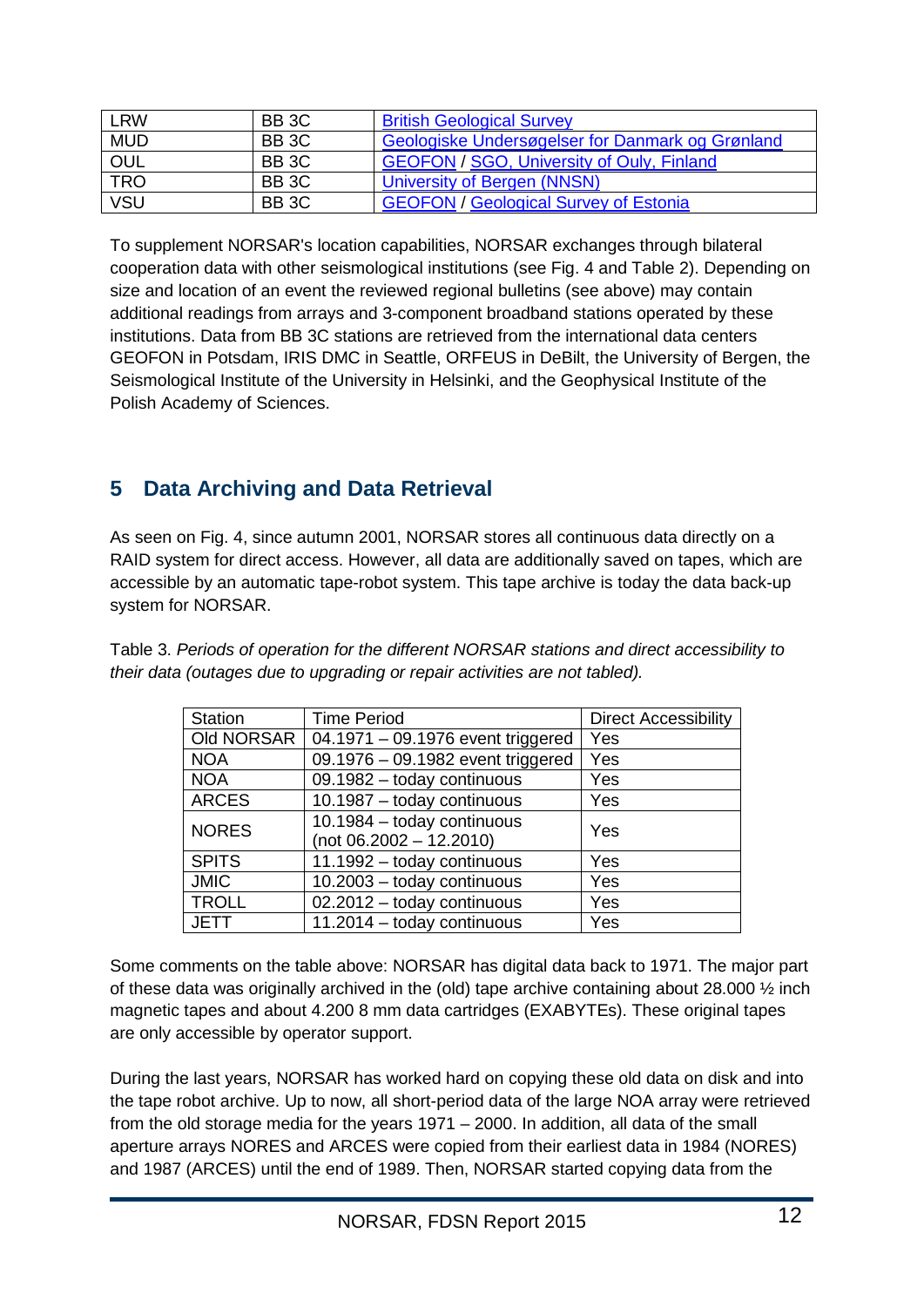autumn of 2000 backwards for the small aperture arrays ARCES, NORES and SPITS to get all data directly accessible.

#### **6 Other aspects**

The very important retrieval of all digital data collected by NORSAR from old tape media will be continued.

# **7 Literature**

- Fyen, J. & K. Iranpour (2003): Near real time data at NORSAR for CTBT monitoring. ORFEUS Newsletter, **5**, (2), see also [http://www.orfeus](http://www.orfeus-eu.org/Organization/Newsletter/vol5no2/norsar.html)[eu.org/Organization/Newsletter/vol5no2/norsar.html](http://www.orfeus-eu.org/Organization/Newsletter/vol5no2/norsar.html)
- Roth, M., M. Pirli, J. Schweitzer & E. Kremenetskaya (2011a): Installation of the seismic broadband station in Barentsburg, Svalbard. NORSAR Scientific Report, **1–2011**, 53-60.
- Roth, M., J. Fyen, P.W. Larsen & J. Schweitzer (2011b). Test of new hybrid seismometers at NORSAR. NORSAR Scientific Report, **1–2011**, 61-71.
- Schweitzer, J. (2003): NORSAR's Event Warning System (NEWS). NORSAR Scientific Report, **1–2003**, 27-31.
- Schweitzer, J., M. Roth & M. Pirli (2012): The new three-component very broadband seismic station TROLL, Antartica. NORSAR Scientific Report, **1–2012**, 39-46.